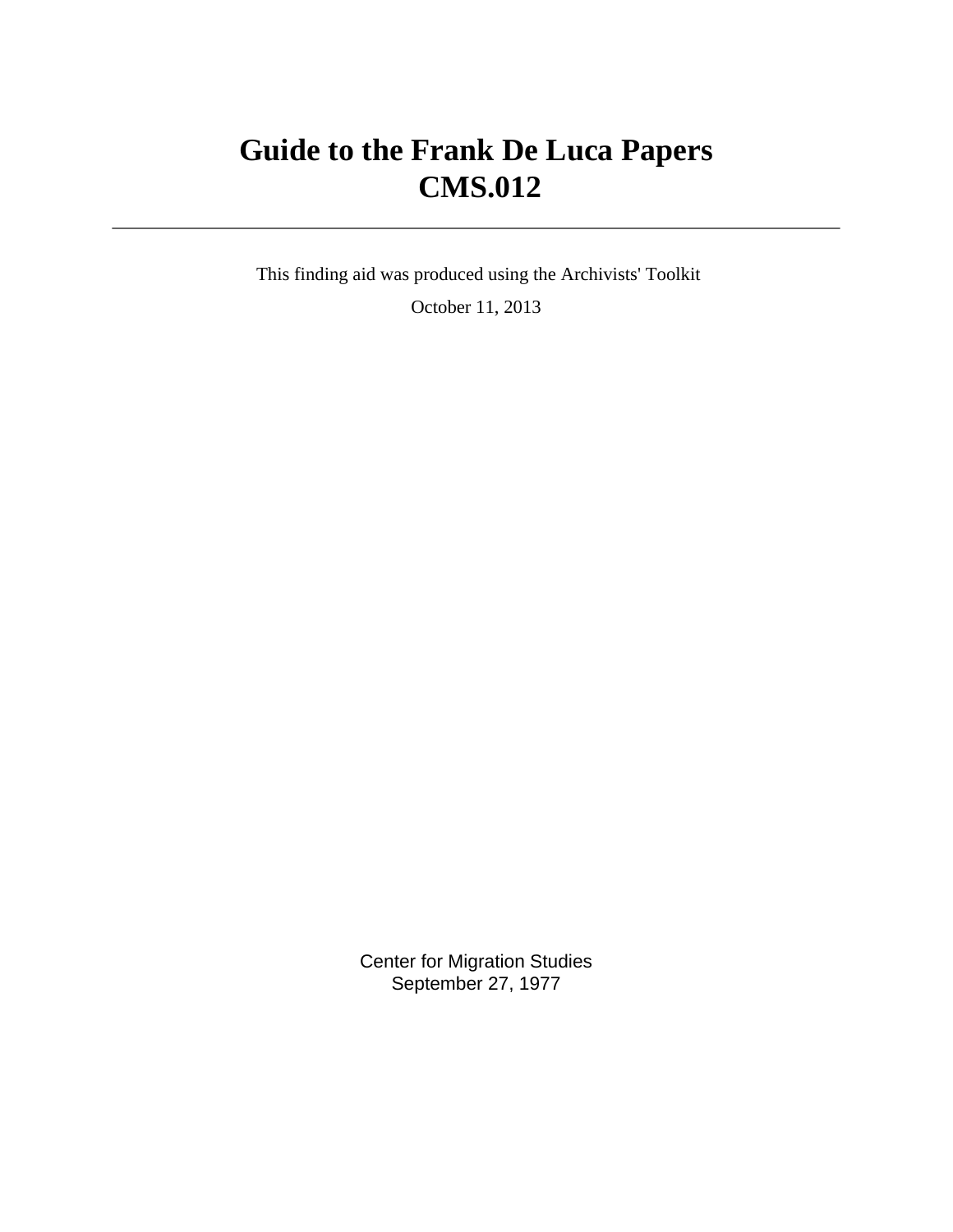## **Table of Contents**

 $\overline{\phantom{a}}$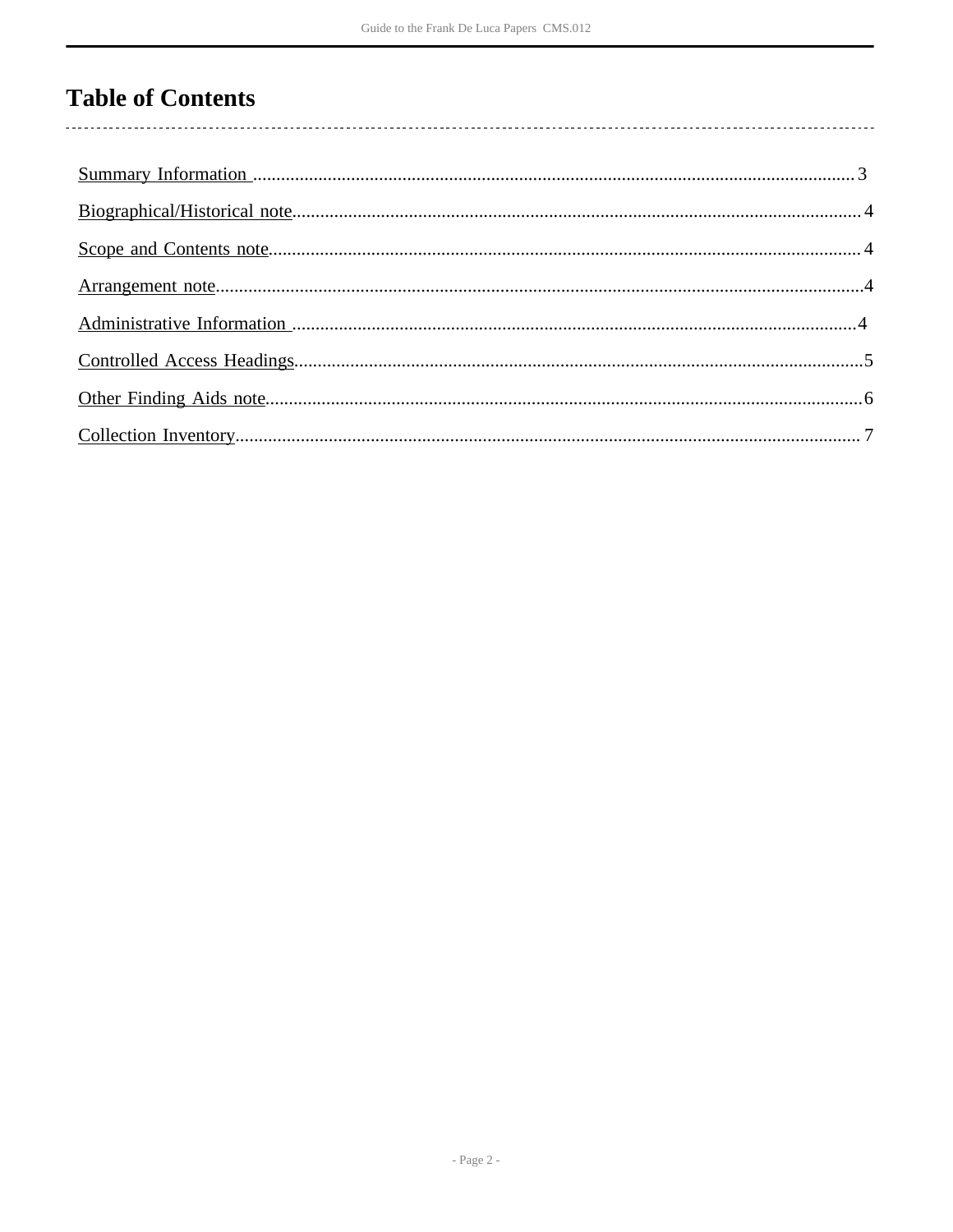## <span id="page-2-0"></span>**Summary Information**

 $\overline{a}$ 

| <b>Repository</b>                                                | <b>Center for Migration Studies</b>                                                                                                                                                                                                                                                                                                                                                                       |  |  |  |  |
|------------------------------------------------------------------|-----------------------------------------------------------------------------------------------------------------------------------------------------------------------------------------------------------------------------------------------------------------------------------------------------------------------------------------------------------------------------------------------------------|--|--|--|--|
| <b>Creator</b>                                                   | De Luca, Francesco (Frank), (1889-?)                                                                                                                                                                                                                                                                                                                                                                      |  |  |  |  |
| <b>Title</b>                                                     | Frank De Luca Papers                                                                                                                                                                                                                                                                                                                                                                                      |  |  |  |  |
| Date [inclusive]                                                 | 1911-1972                                                                                                                                                                                                                                                                                                                                                                                                 |  |  |  |  |
| <b>Extent</b>                                                    | 1.0 boxes.                                                                                                                                                                                                                                                                                                                                                                                                |  |  |  |  |
| Language                                                         | English                                                                                                                                                                                                                                                                                                                                                                                                   |  |  |  |  |
| Language of Materials note Materials are in Italian and English. |                                                                                                                                                                                                                                                                                                                                                                                                           |  |  |  |  |
| <b>Abstract</b>                                                  | Frank (Francesco) De Luca was born in 1889 in Radicena (Province<br>of Reggio Calabria). He emigrated to the United States circa 1904.<br>This small collection consists of personal as well as union related<br>correspondence, speeches, documents, and clippings. It primarily<br>contains family matters with some preferences to De Luca's activities in<br>Amalgamated Clothing Workers of America. |  |  |  |  |

### **Preferred Citation note**

Center for Migration Studies of New York; Frank De Luca Papers (CMS 012); Box; Folder.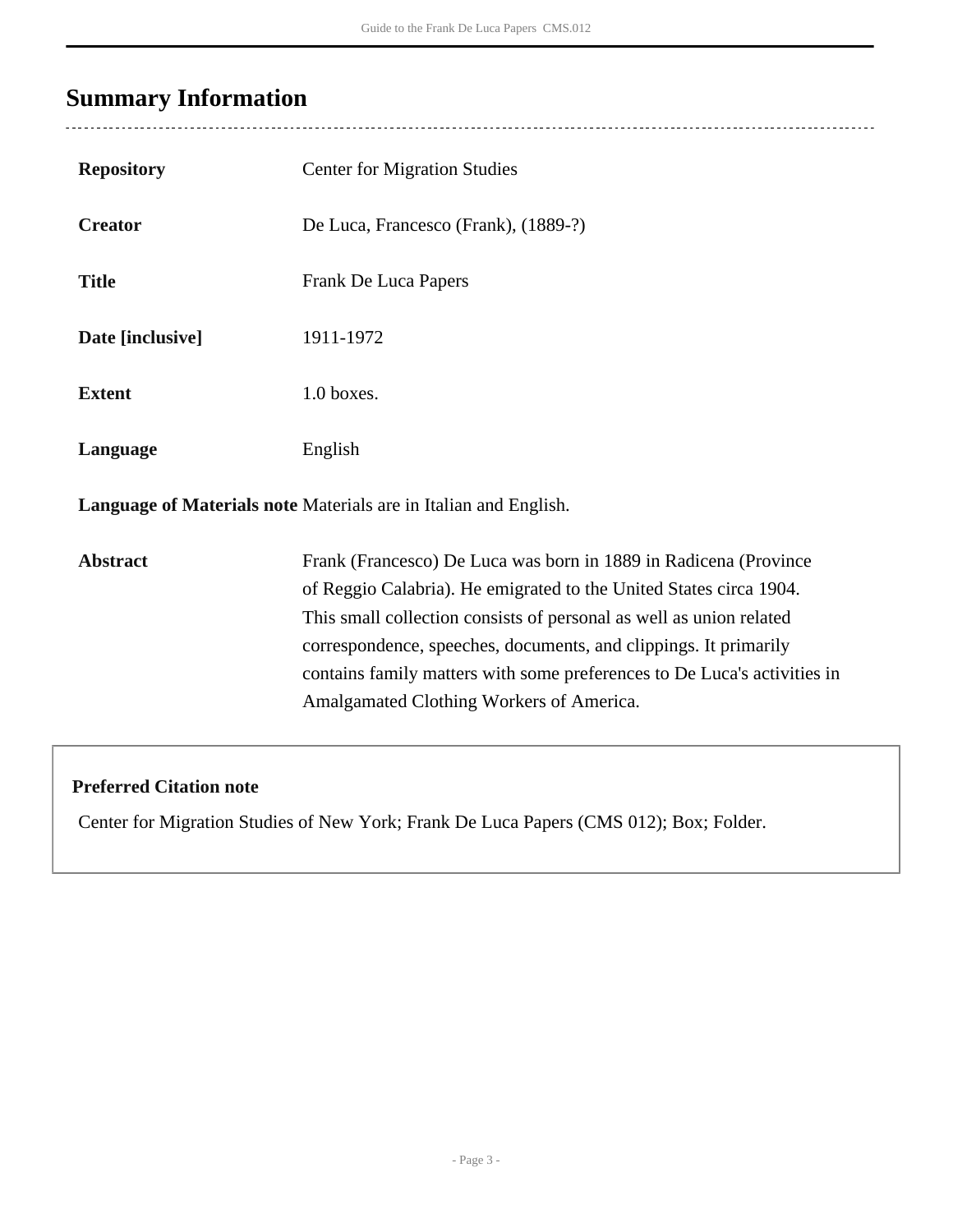### <span id="page-3-0"></span>**Biographical/Historical note**

Frank (Francesco) De Luca was born in 1889 in Radicena (Province of Reggio Calabria). He emigrated to the United States circa 1904. His father Salvatore De Luca, was born in 1860 also in Radicena, spent the years 1905-1906 in the United States but return to Italy to rejoin his wife, sons Michele and Giuseppe, and daughter Rosa. In 1914, Salvatore De Luca came to the United States on a short visit to his son Francesco. Frank De Luca Married in July 1915. During his lifetime he dedicated much of his time and enrgies to the Amalgamated Clothing Workers America, serving for a long time as business agent of Locals 78 and 98 (the Glove Workers Union).

### <span id="page-3-1"></span>**Scope and Contents note**

This small collection consists of personal as well as union related correspondence, speeches, documents, and clippings. It primarily contains family matters with some preferences to De Luca's activities in Amalgamated Clothing Workers of America.

### <span id="page-3-2"></span>**Arrangement note**

No discernable arrangement.

### <span id="page-3-3"></span>**Administrative Information**

#### **Publication Information**

Center for Migration Studies September 27, 1977

#### **Revision Description**

Edited by Nicole Greenhouse for DACS compliance October 2013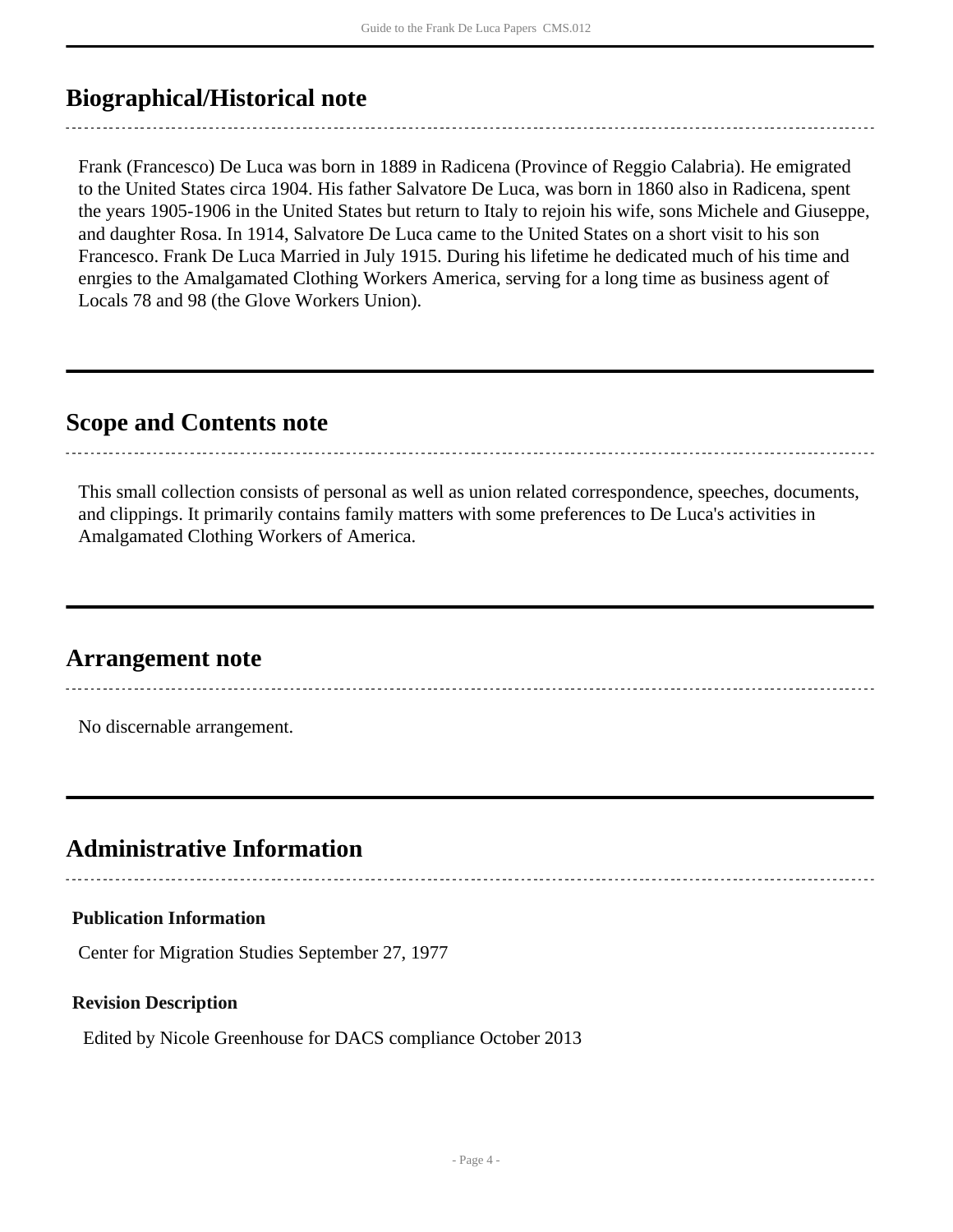#### **Conditions Governing Access note**

Open to researchers by appointment.

#### **Conditions Governing Use note**

Copyright is owned by the Center for Migration Studies. Permission to publish materials must be requested before use.

#### **Immediate Source of Acquisition note**

Gift of Frank De Luca.

#### **Processing Information note**

In 2013, this collection was entered into the Archivists' Toolkit in compliance with DACS and folder descriptions were simplified from the original print finding aid. (The original finding aid is available in print upon request). Folder titles in the container list online may vary from the the physical folder titles.

## <span id="page-4-0"></span>**Controlled Access Headings**

#### **Corporate Name(s)**

• Amalgamated Clothing Workers of America.

#### **Occupation(s)**

• Clothing workers |z United States

#### **Subject(s)**

- Immigrants |z Italy.
- Italian Americans |z New York (State) |z New York.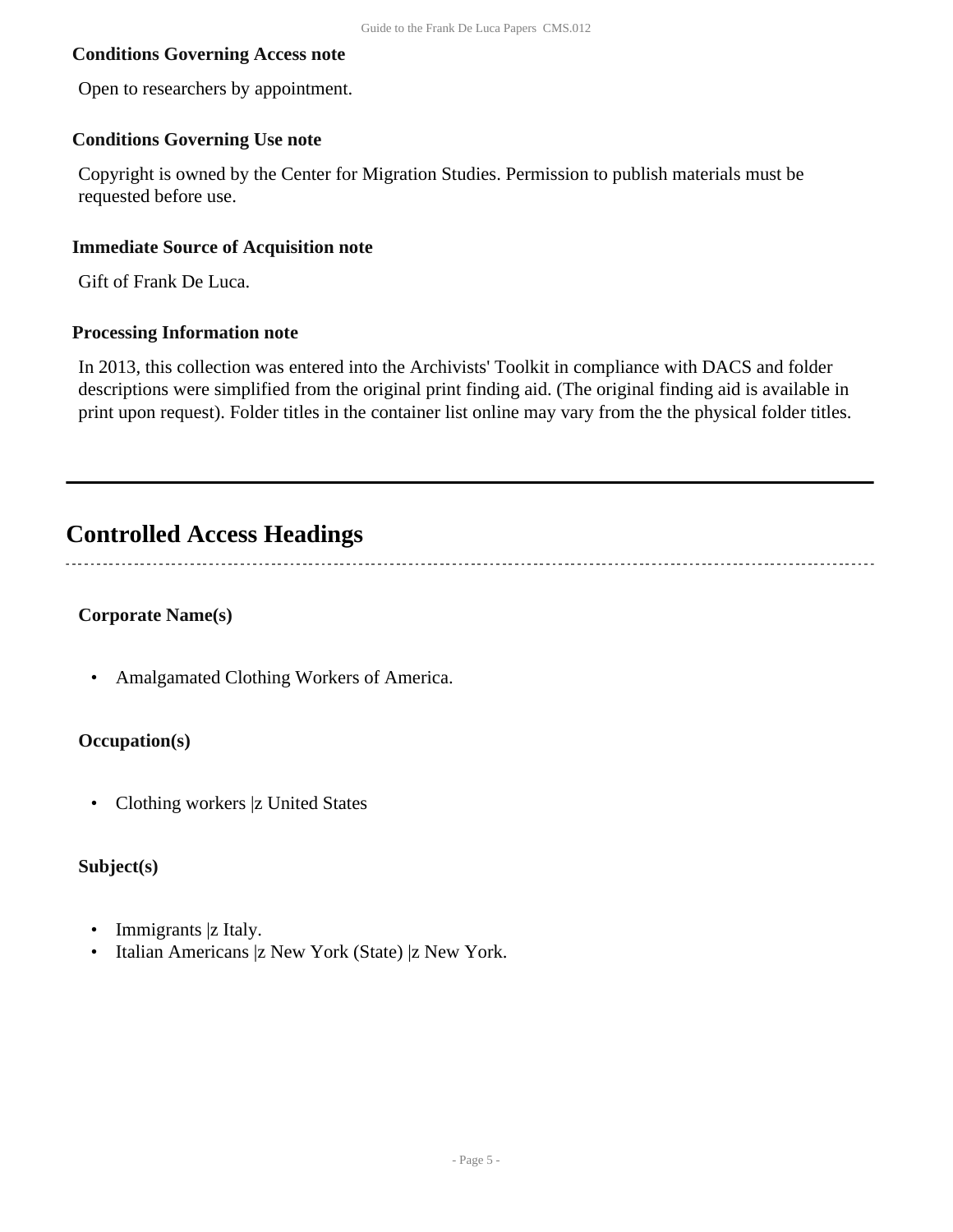## <span id="page-5-0"></span>**Other Finding Aids note**

 $\mathbb{R}^2$ 

The original inventory is available in print upon request.